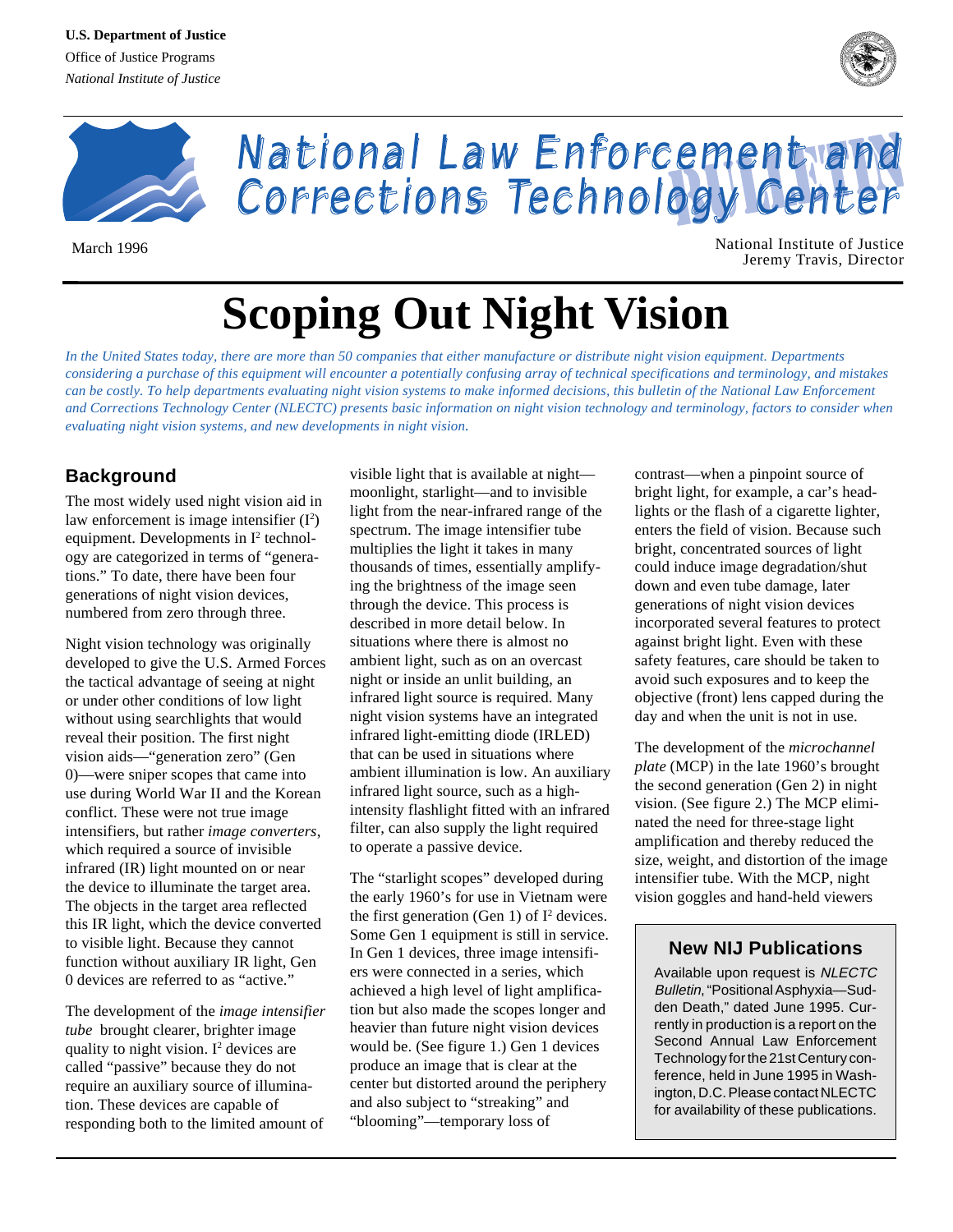became possible. The MCP also provided much more robust operation when bright lights were in the field of view.

Third-generation (Gen 3) image intensifiers were developed in the mid-1970's and became available during the early 1980's. Gen 3 introduced two major technological improvements:

- The *gallium arsenide (GaAs)* photo*cathode*, which increases the tube's sensitivity to registering light from the near-infrared range of the spectrum, enables it to function at greater detection distances and improves system performance under low-light conditions. (Gen 1 and Gen 2 devices use an S–20 multialkali photocathode.)
- Application of a metal oxide *ion barrier* to the MCP, which increases the life of the image tube. The operational life of Gen 3 image intensifier tubes is in excess of 7,500 hours; that of Gen 2 tubes is about 2,000 to 4,000 hours.

## **How Image Intensifiers Work**

All I<sup>2</sup> systems employ an objective (front) lens, an image intensification tube, and an ocular (eyepiece). Available light enters the objective lens and is amplified as it passes through the image intensification tube. The process is as follows:

- The light is focused on the *photocath ode*, the first component of the image intensifier tube. The photocathode is an electron-emitting, photosensitive screen located where the film in a camera would normally be. It absorbs the light's energy and converts it into electrons.
- Next, these electrons are accelerated and multiplied. In Gen 1 tubes, this was accomplished with three stages of photocathode amplification. Gen 2 and Gen 3 tubes use a single photocathode and a microchannel plate comprising more than 2 million microscopic hollow-glass conducting channels fused into a disc-shaped



**The tube is actually a sequence of three image intensifiers, each comprising a photocathode and phosphor screen.**

array. When an electron from the photocathode enters a given channel, it strikes the channel wall, initiating an avalanche process that results in several hundred electrons exiting the other end of the channel.

Figure 1. **First-generation (Gen 1) image intensifier**

- The electrons exiting the MCP bombard a phosphor screen that converts their energy into a green form of visible light. The process is similar to the way images are produced on a television screen.
- Because this light is in the same pattern and proportion as the image formed by the objective lens, the image in the device's eyepiece corresponds precisely to the image being viewed.

## **Evaluating Image Intensifiers**

Today  $I^2$  night vision equipment is available in the form of hand-held viewers for use with one eye (*monocular*) or both eyes (*biocular or binocular*); goggles that allow the user to walk, run, or pilot a vehicle; binocular observation devices that provide magnification; and weapon sights. The first question to address when considering an investment in night vision equipment is application: For what purpose and under what

conditions will the equipment primarily be used? Mobility? Stationary surveillance? Hand-held discreet observation? Videotaping? Photography? Some night vision equipment can be adapted to more than one application. The best way to make an informed purchase is to begin with an analysis of your department's needs.

This analysis should also take stock of the equipment you presently have on hand. If you plan to use your night vision equipment for photography and your department already has a 35-mm camera and an assortment of lenses, look for a night vision device that can be equipped with an adapter that will allow you to use your existing lenses. Video cameras can also be coupled to certain night vision devices with special relay lenses that are adaptable to most common lens mounts. High-intensity flashlights can be converted to invisible searchlights for use with night vision systems by attaching infrared filters.

Where will your equipment be used? Gen 2 equipment is generally a good choice for use in urban environments, where there is more ambient light. In rural environments, or in situations where the ambient illumination is extremely low, Gen 3 equipment is preferable.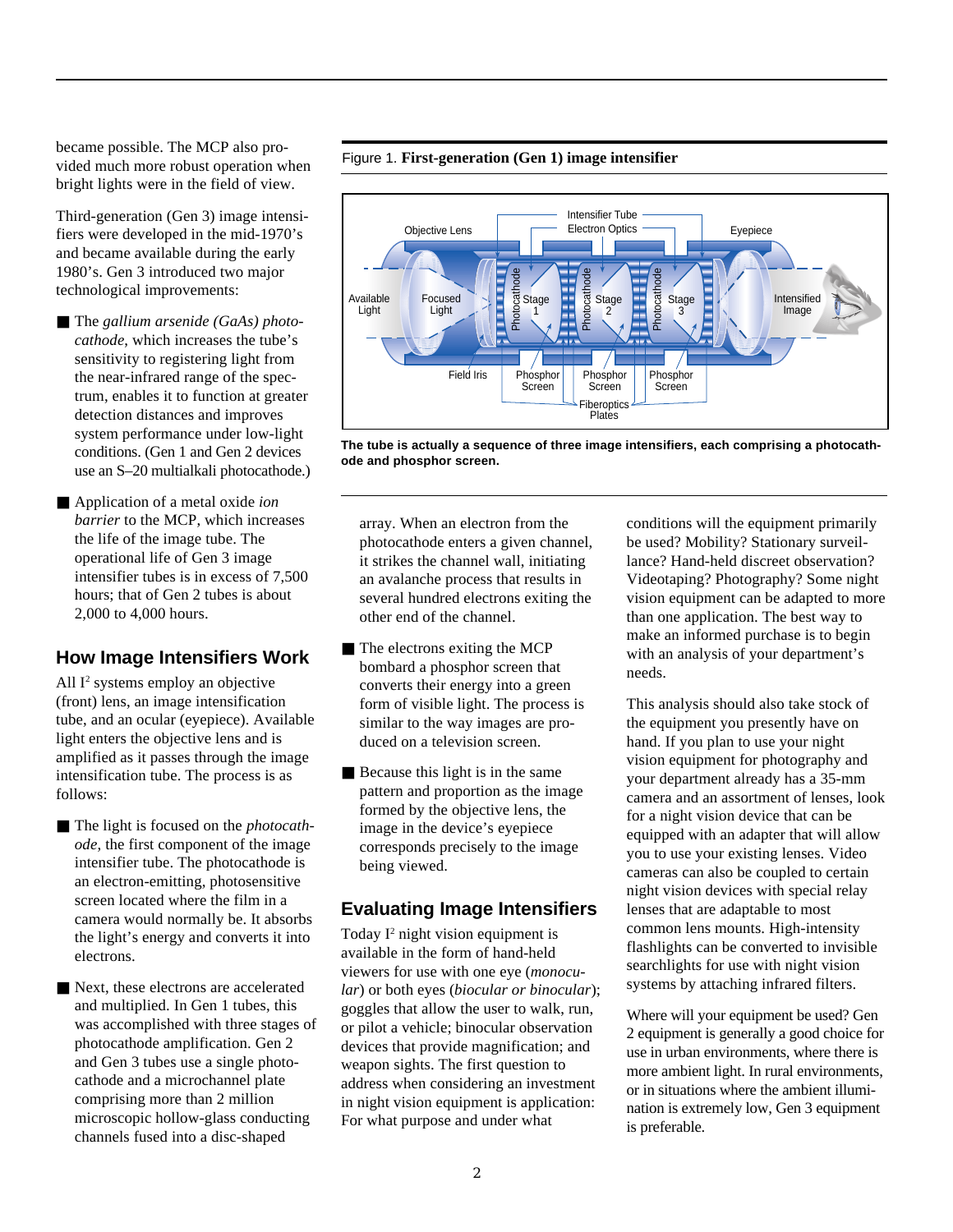# **Performance Factors**

The best means of evaluating whether the equipment you propose to purchase will serve your needs is an onsite demonstration under your typical operating conditions. In comparing the performance specifications of different night vision systems, the following are the key parameters to consider.

## **Photosensitivity**

This value measures the capacity of a night vision device to detect light and convert it to electrons. Photosensitivity is the chief factor determining the signal-to-noise ratio (SNR), explained below. A higher photosensitivity generally results in a higher SNR. Photosensitivity should reference a 2854K or 2856K input blackbody distribution to ensure an input spectrum with the appropriate IR component.

The critical variable in evaluating photosensitivity is the area of the light spectrum in which it is measured. For night vision, performance in the nearinfrared range of the spectrum is crucial.

## **Signal-to-noise ratio**

The signal-to-noise ratio (SNR) is a measurement of the amount of light reaching the eye divided by the amount of "noise," or static disturbance, perceived by the eye, and is considered to be the best single indicator of a night vision device's low-light performance. The SNR indicates the low-light resolution of the image intensifier tube, that is, how well it can distinguish between objects that are close together under low-light conditions: The higher the SNR, the smoother the image under low-light conditions. An example of an SNRlimited image is reception of a broadcast television station in a fringe area.

The SNR is dependent on several elements in a night vision device and can be calculated in various ways to get the results desired. The U.S. military generally specifies a minimum SNR of 4.5 (@1.2 x 10-6 FC input) for Gen 2 tubes and 16.2 ( $@1.0 \times 10^{-5}$  FC input) for Gen 3 tubes. To ensure adequate lowlight performance, the objective lens should have an *f-*number not exceeding 1.7 and a *t-*number not exceeding 2.0.



This is a measure of brightness. The gain of a night vision device is the number of times it amplifies the light entering the device. *Tube gain*, measured in the tens of thousands, represents the actual degree of amplification generated in the tube. However, because tube gain is reduced by other system components lenses, optics, filters—the more important measurement to evaluate is *system gain*, which is measured in the thousands.

Gain should always be evaluated in conjunction with photosensitivity and SNR. If the latter two are poor but gain value is high, the image produced by the system will be poor even though it is bright due to high "noise" content. A very high tube gain can lower the quality of the image by creating more tube "noise." Very high gain values may also mean that the tube is driven very hard, which would shorten its operational life. U.S. military specifications call for a tube gain of 20,000 to 35,000 and a system gain of 2,000 to 3,000.

# **Equivalent background input**

Equivalent background input (EBI) is a measure of the tube's output brightness when there is no light entering the tube. Excessive EBI tends to reduce contrast at low light levels and high temperatures because EBI doubles for every 3-4 degree centigrade rise in temperature. To help ensure proper low-light performance, it is important to specify militarylevel EBI, with no more than  $2.5 \times 10^{-11}$ lumen/cm<sup>2</sup> at a temperature not less than 21 degrees centigrade.

## **Resolution**

Like gain, resolution—the sharpness of image contrast—is measured both in terms of the image intensifier tube and of the overall system. *System resolution* takes into account the quality of the system's optics and is the more accurate measure of what the viewer actually sees. *Tube resolution* becomes an



Figure 2. **Basic configuration of second-generation (Gen 2) image intensifier**

**The microchannel plate (MCP) eliminated the need for the three-stage light amplification used in Gen 1 devices. The configuration of the third-generation (Gen 3) image intensifier is much the same, but the photocathode, MCP, and phosphor screen are much closer together. Two other factors distinguish Gen 3 intensifier tubes from Gen 2 tubes: use of a gallium arsenide (GaAs) photocathode rather than the S-20 multialkali photocathode used in Gen 2 tubes, and the application of a metal oxide film to the MCP to create an ion barrier.**

MCP Phosphor Screen

Field Iris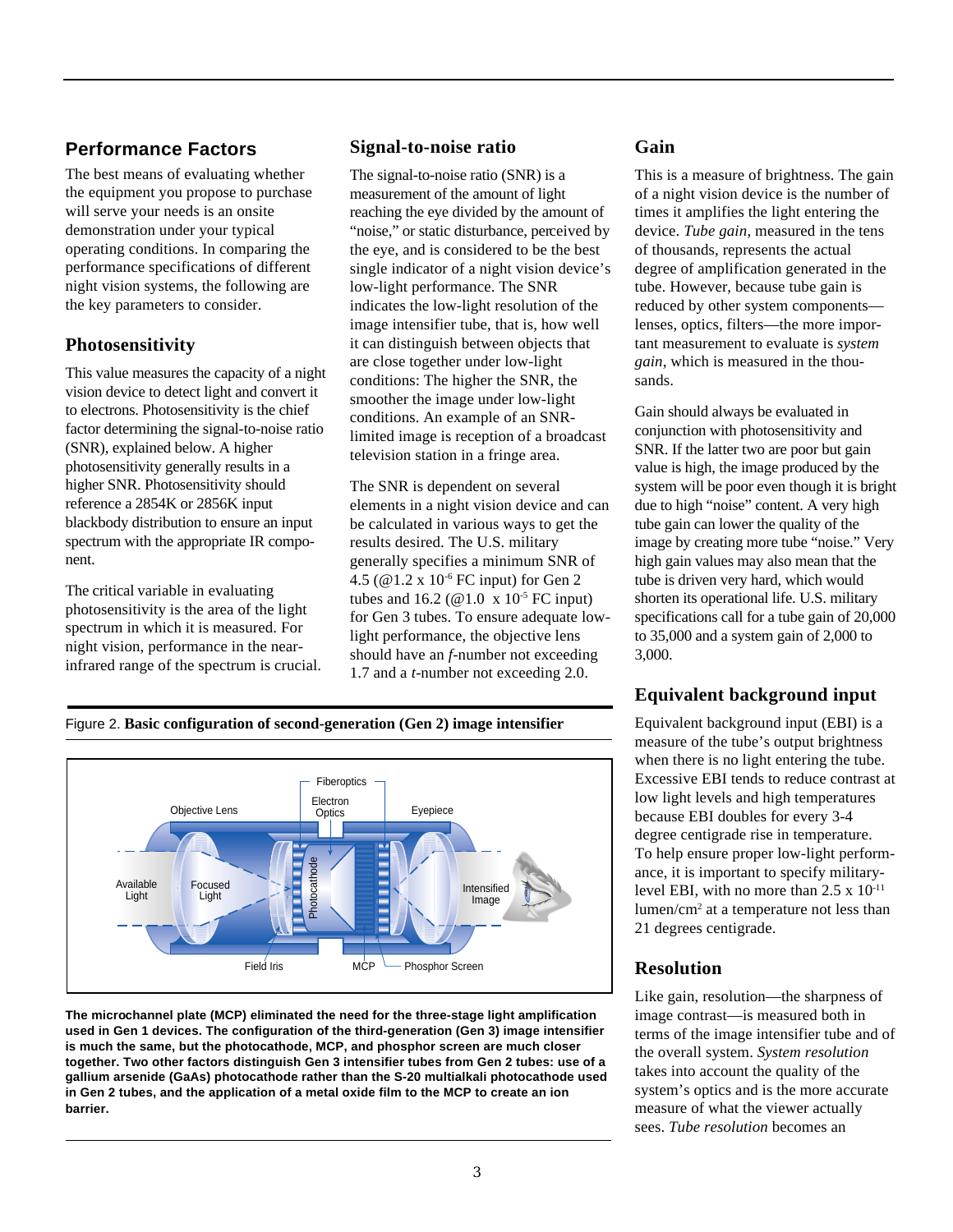important criterion in comparing systems with similar optical qualities and filters. When the resolution of different night vision systems is measured in the same way, under the same conditions, and using the same magnification, a higher resolution value means a sharper picture.

## **Magnification and field of view**

The total magnification of a night vision device is determined by dividing the focal length of the objective lens by the focal length of the eyepiece. As magnification increases, field of view (FOV) decreases, so that complete surveillance may require movement of the night vision device over the area of interest. At higher magnification, the amount of light captured may also be reduced. Long-range observation or weaponsight applications, then, require an image tube that performs well at low light levels and/or high-performance lenses.

Consider the versatility of the device in situations requiring different magnification. Some night vision devices use a fixed objective lens; others use interchangeable lenses, making possible the use of a telephoto lens if needed. Use of zoom lenses should be avoided because their optical quality tends to be poorer than that of fixed focal length lenses.

## **Distortion**

All systems are subject to some distortion in the image they produce. Minimal distortion is critical in weaponsights and systems used for photography or video.

Distortion manifests itself as a swimming or swaying image as objects move through the field of view, or as the system is panned. Degree of distortion is usually included in the list of technical specifications provided by the manufacturer. Distortion should not exceed 5 percent across the total field of view.

#### **Weather resistance**

Fogged lenses are useless; therefore, system resistance to humidity and moisture is crucial. Look for the ability to float in devices that will be used on or around water. Look, in any case, for hermetic system seals, which protect the enclosed intensifier tube from moisture.

## **Human Factors**

Factors affecting ease of use should not be ignored. How easy is the device to operate in the dark, when the operator cannot see the controls? How heavy is the unit? Can it be carried comfortably for extended periods of time? Does the *on/power* switch need to be depressed continually to operate the device? What kind of eyepiece does the device use? Prolonged observation with a monocular device may cause eye fatigue. Much less eye fatigue is experienced with biocular or binocular devices.

## **Cost**

The purchase price is only the first of the costs of owning night vision equipment. Maintenance and repair must be factored into the costs of ownership. All image intensifier tubes wear out over time and must be replaced. The life of the tube should be considered when purchasing a system. The following protective features extend the life of an  $I<sup>2</sup>$  tube:

- *Automatic brightness control (ABC)*: A circuit that automatically reduces the voltage to the microchannel plate when bright light enters the field of vision. The ABC helps protect the I2 tube from exposure to bright light that would otherwise damage it and also provides limited protection to the user from bright flashes.
- *Bright-source protection (BSP)*: A circuit that reduces the voltage between the photocathode and the microchannel plate when the system is exposed to a point source of bright light. BSP lowers the energy of

electrons leaving the photocathode. The higher the electron energy to the MCP, the greater the number of ions the MCP will generate. Because ion contamination from the MCP is the primary contributor to the "death" of the image tube, BSP is an extremely important protective feature.

■ *Metal oxide ion barrier:* A metal oxide film on the microchannel plate allows electrons from the photocathode to pass through the MCP, but traps ions, preventing them from contaminating the photocathode and thereby extending tube life.

When purchasing lenses for use with night vision systems, ensure that the antireflection coatings and imaging characteristics are optimized for nearinfrared response (i.e., visible wavelengths up to 900 nanometers), as are some types of lenses for charge-coupled devices (CCDs). This will help ensure adequate performance in both high- and low-illumination situations.

Another element to be aware of when evaluating the cost of operating a night vision device is the type of battery it uses. Look for devices that take commercially available batteries rather than batteries that must be ordered from a supply house.

# **Know What You're Getting**

Although there are more than 50 companies distributing or manufacturing night vision systems in the United States today, only 2 U.S. companies manufacture the image intensifier tubes used in these systems: ITT and Litton. To know what you're getting:

■ Request a copy of the factory original *tube data sheet* for the system you propose to buy. All  $I^2$  tubes made in the United States have a serial number. The tube data sheet will list the manufacturer of the tube, the tube serial number, and the operating parameters of the tube. This informa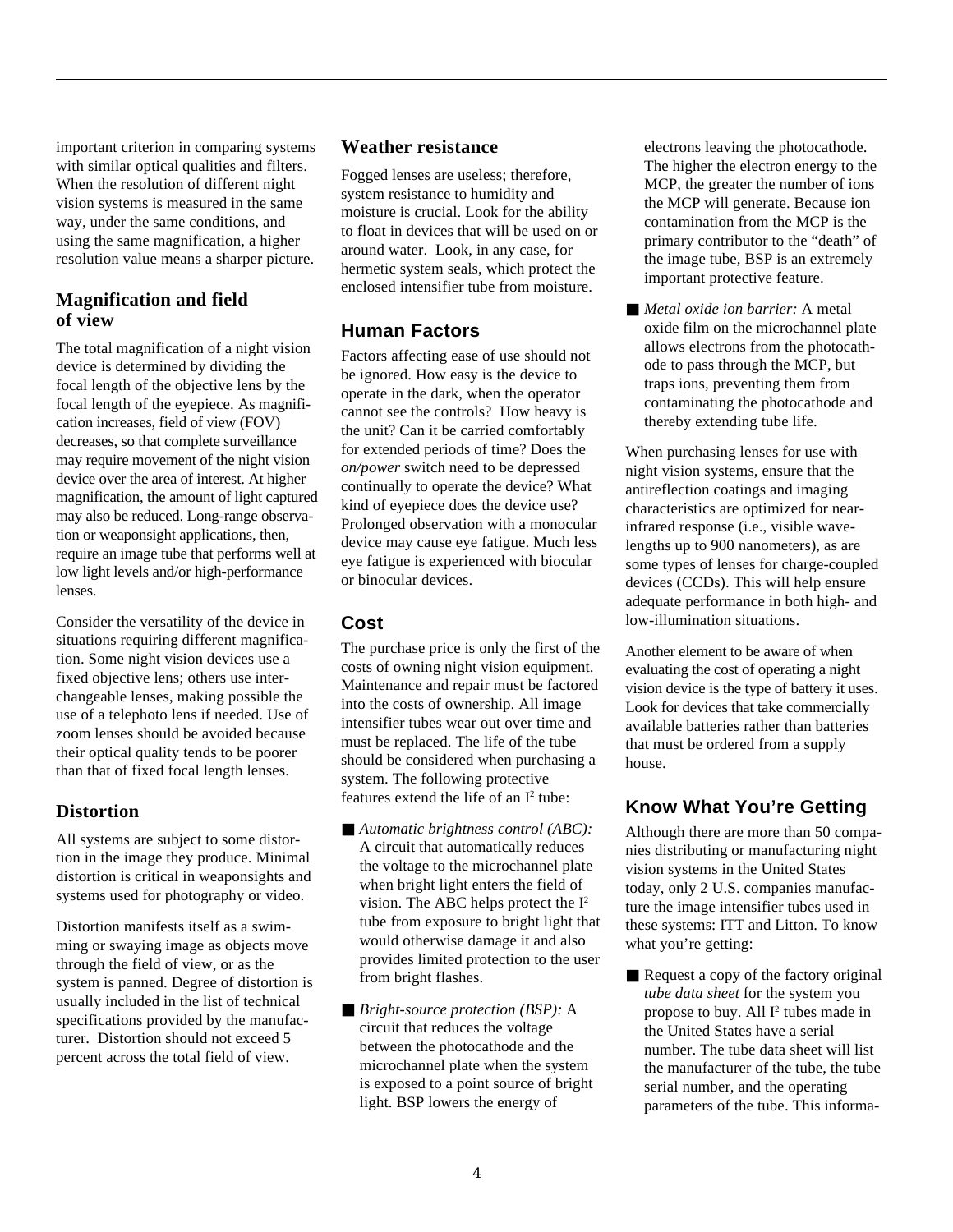tion will enable you to verify the salesperson's claims.

- Beware of systems claiming to use "surplus tubes." These tubes may actually have been rejected and removed from inventory because their quality is suspect.
- Avoid reconditioned tubes. The operational life of these tubes is usually short, and their warranty coverage is seldom comprehensive.
- Exercise caution in evaluating night vision devices that use foreign-made tubes. The substantially lower cost of these systems makes them attractive, but they may not always adhere to U.S. performance standards. As with any equipment, study the warranty carefully and find out where you can get it repaired if it does fail and how long repairs usually take. Some foreign manufacturers of night vision equipment also make extravagant claims regarding "light gain" and amplification, but remember that too high a gain will actually detract from the overall image quality and shorten the life of the image intensifier tube.
- Pay careful attention to the specific generation of the intensifier (i.e., Gen 0, 1, 2, or 3) being offered by the manufacturer.

### **New Developments in Night Vision: Thermal Imaging**

Until recently, night vision has been nearly synonymous with image intensification. There is another night vision technology, *forward-looking infrared (FLIR)* or *thermal imaging*, which was developed for the U.S. military during the 1960's. FLIR has been in use by law enforcement for about 20 years, most commonly on helicopters and light airplanes. However, the extremely high cost of these systems (in excess of \$100,000) was prohibitive for most police agencies. New developments in FLIR technology are bringing the cost down to a level compatible with  $I^2$ 

systems, making thermal imaging night vision systems more accessible to the average law enforcement agency.

#### **How it works**

Everything emits heat energy in the form of infrared radiation. Although the human eye is not sensitive to this energy, it acts like light, and can be optically focused and collected. A thermal imaging system focuses infrared energy on an electronic transducer with thousands of tiny sensors. These sensors measure the difference in temperature among the objects in the scene to a fraction of a degree and compare them with the background. The thermal contrast is translated to visual contrast in shades of gray on a black and white monitor, creating a TV-like picture. These systems can be set to register heat as either white ("white-hot") or black ("black-hot").

Previously, FLIR systems required cryogenic cooling, which greatly increased their cost. The technological breakthrough that has brought the cost of these systems down is use of either a resistive or a ceramic material that allows them to operate at room temperature.

A relatively new thermal imaging system available to law enforcement agencies is a camera on a panning mechanism that is mounted to the roof of a patrol car just behind the lightbar, allowing 360˚ coverage around the vehicle. Video from the camera is displayed on a television monitor inside the car. This system can also be mounted on boats. Other applications, such as rifle sights and hand-held sensors, will soon be available for law enforcement use.

#### **Unique capabilities**

Because they measure the heat emitted by an object rather than the light reflected by it, FLIR systems can do some things that image intensifiers cannot:

■ They are effective in situations of total darkness, with no need for supplemental illumination.

- They can help see through most fog and a few layers of foliage. A suspect or a vehicle with a warm engine hidden in brush or woods will stand out more clearly.
- They are not subject to image "blooming," cannot be damaged by exposure to bright light, and therefore will not automatically cut off when exposed to pinpoint sources of bright light.

Thermal imaging systems offer advantages that go beyond seeing in darkness. FLIR technology offers the ability to track suspects in a completely different way—by the heat registered by themselves and their vehicles. Thermal imaging systems can:

- Detect fresh footprints in snow. Officers in Ottawa, Canada, used a prototype of a new mobile thermal imager to track a suspect leaving a building through snow. The suspect's fresh footprints retained his body heat and glowed on the system monitor.
- Reveal the presence of a concealed weapon by thermal contrast.
- Link recently discarded evidence to a suspect by virtue of the residual body heat it radiates. In Dallas, Texas, a suspected drug dealer threw away bags of cocaine he had been holding when he heard a patrol car approaching. Because the officers were using a thermal imaging system, they were able to see the heat trajectory of the bags leaving the suspect's car window, thus positively linking the evidence to him.
- Pick out vehicles that have recently been driven. In one documented instance, a thermal imager was instrumental in the arrest of a hit-andrun suspect: Using a mobile unit mounted on their patrol car, officers in Dallas, Texas, were able to pick out the suspect's car from among the others parked on a residential street by its warm engine, which stood out among the other "cold" cars.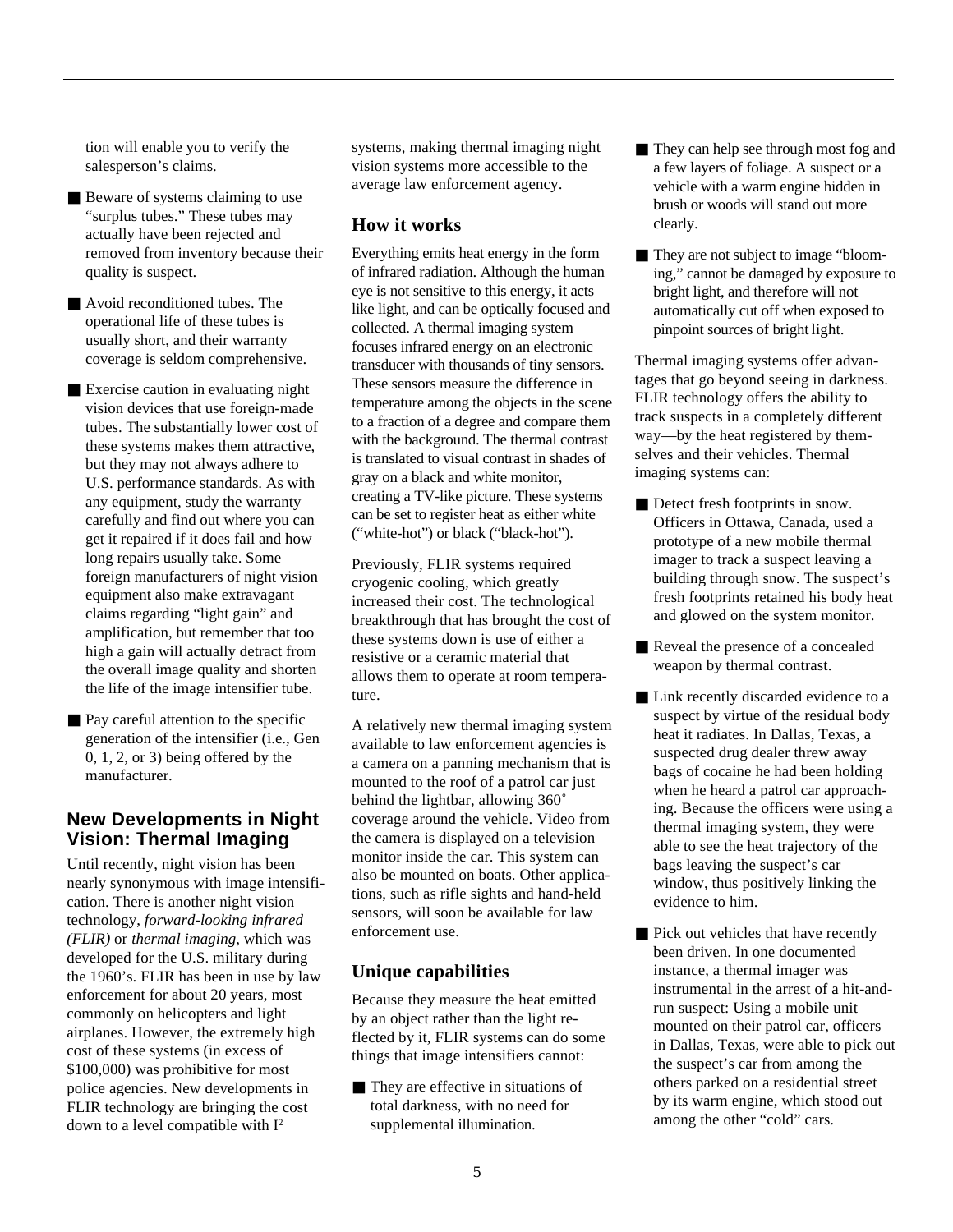- Spot recently made tire skid marks.
- Pick up the warm water trail of a swimmer.

## **Limitations**

Although thermal imaging systems offer some capabilities that image intensifier systems do not, they do have limitations:

- Thermal imaging systems do not register detailed facial features; therefore, FLIR video cannot be used to make a positive identification of a suspect.  $I^2$  systems, on the other hand, can delineate facial features in fairly good detail.
- Because infrared energy does not pass through normal glass, thermal systems cannot be used to monitor suspects inside vehicles or through building windows. This is also the reason the system camera must be mounted on the roof of the patrol car, where it is conspicuous and at greater risk of being vandalized.
- Although FLIR systems can see through fog, such high-humidity conditions do minimize thermal contrast, degrading the quality of the image.

## **Performance factors**

As with  $I^2$  equipment, evaluating the thermal imaging system you propose to purchase is best done in an onsite demonstration under typical operating conditions. The following key parameters or performance specifications of the thermal imaging systems under consideration should be compared.

#### **Sensitivity**

The sensitivity of a thermal imaging system is typically described as the Noise Equivalent Temperature (NET), measured in degrees centigrade for a given optical *f-*number. This value measures the temperature resolution or the minimum temperature difference that a thermal imaging system can detect. The lower the NET value, the better the system performs. Typical NETs for law enforcement applications are 0.2 degrees centigrade. Higher performance military systems have NETs of less than 0.05 degrees centigrade.

#### **Resolution**

The resolution or sharpness of image in a thermal imaging system is measured in terms of its instantaneous field of view (IFOV) in milliradians (mrad). [Note: 17.5 milliradians is equal to an angle of 1 degree in the instantaneous field of view.) The lower the IFOV value, the sharper the image and the longer the performance range of the sensor. Typically IFOVs for law enforcement applications are in the 1.0 to 1.5 mrad range. Higher performance military applications have IFOVs of less than 1.0 mrad.

#### **Magnification and field of view**

The total magnification of thermal imaging systems is determined the same way that it is for  $I^2$  systems: divide the focal length of the objective lens by the focal length of the eyepiece.

As the magnification of the thermal sensor increases, the field of view (FOV) decreases. Complete surveillance of an area requires movement of the sensor.

#### **Cost**

The purchase price of a thermal imaging system depends on the performance (sensitivity and range), operating temperature (cryogenically cooled or room temperature), and application configuration. As with  $I^2$  equipment, maintenance and repair must be factored into the costs of ownership.

If the thermal imaging system requires batteries for operation, power consumption should also be considered in the purchase decision. The higher the power consumption, the more batteries will be

used. Room temperature thermal imaging systems typically consume less than 8 watts of power. Power consumption for cryogenically cooled thermal imaging systems is typically more than 10 watts. Look for devices that use commercially available or rechargeable batteries, rather than batteries that must be ordered from a supply house.

Another feature to consider is the availability of a video output to display images on a remote display, television, or a standard format VCR tape. This feature is useful for both training and creating a permanent record of images viewed with the equipment.

#### **Weight**

Hand-held thermal imaging systems usually weigh less than 4 pounds. Longrange thermal systems with large optics can weigh much more and are typically mounted on a vehicle or tripod.

# **Choosing a System**

The best way for departments to determine whether they will be best served by a thermal or an  $I^2$  system, or both, is to evaluate their needs carefully and insist on having an onsite demonstration under realistic operating conditions.

## **To Comment or For Further Information:**

NIJ's National Law Enforcement and Corrections Technology Center maintains a data base that identifies manufacturers of night vision equipment and other law enforcement, corrections, and criminal justice products.

For additional information, please call NLECTC at 800–248–2742, or write to Box 1160, Rockville, MD 20849–1160.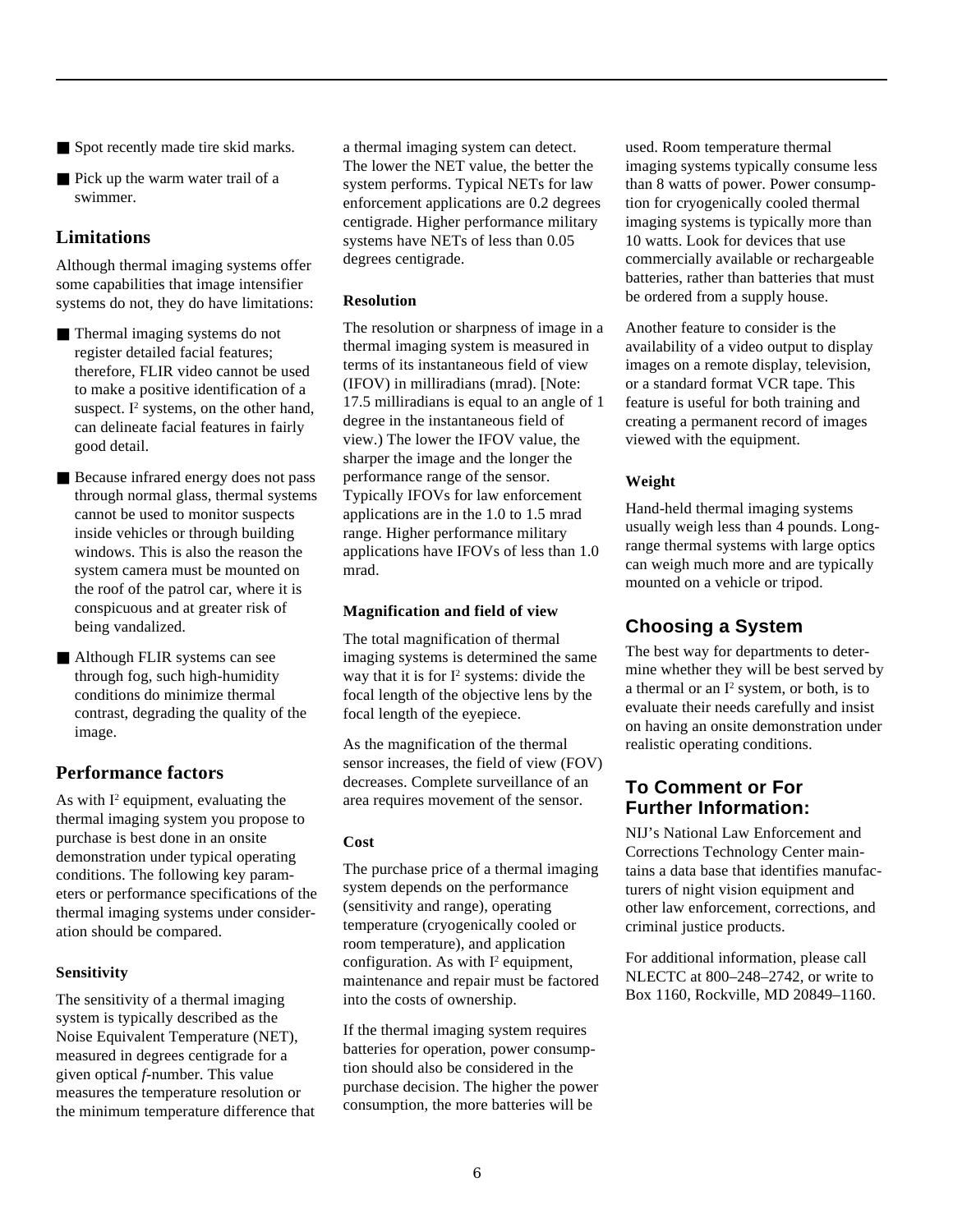## **NLECTC Bulletin**

The NLECTC Bulletin is designed as a forum for disseminating to the law enforcement and criminal justice communities the most current information on technologies relevant to your needs. We welcome your comments or recommendations for future Bulletins.

NLECTC is designing data bases to help respond to agencies that want to know who manufactures a specific product and what other agencies may be using that product. Your contributions to the Center's information network are important. What technologies or techniques are you using that you would like to share with colleagues? Please call or write to the National Law Enforcement and Corrections Technology Center, P.O. Box 1160, Rockville, MD 20849– 1160, 800–248–2742.

## **JUSTNET**

Contact JUSTNET (Justice Technology Information Network) for online access via the Internet and World Wide Web (WWW) to information about new technologies, equipment, and other products and services available to the law enforcement and corrections communities. Under the auspices of the National Institute of Justice, U.S. Department of Justice, JUSTNET is a service of the National Law Enforcement and Corrections Technology Center (NLECTC). By accessing the JUSTNET home page on the Internet's WWW, law enforcement and corrections representatives can take advantage of the following three primary service options, which in turn provide access to additional criminal justice Web sites:

● News and information services.

- Interactive services, including a criminal justice chat line and topic board.
- Data and publication services.

JUSTNET can be accessed at the following Internet address: http://www.nlectc.org

For a copy of the JUSTNET user's guide, call NLECTC.

#### **Grants Program**

NIJ's grants program, operated by NIJ's Office of Science and Technology, has supported research in numerous and diverse issues of importance to law enforcement executives as well as to the officer on the street. Improving fingerprint and trace evidence identification and the development of DNA standards are some of the more notable achievements. In the late 1980's and early 1990's, a renewed interest in less-than-lethal (LTL) weapons by the criminal justice system led Congress to allocate special funding to NIJ to begin an R&D program in this area.

In late 1992 and early 1993, NIJ initiated an expanded program to investigate all aspects of this issue and to develop a broad-based research program that would lead to new tools and use-of-force options for law enforcement officers. The program has evolved into one that looks not only at weapons but at the sociological aspects of the use of LTL weapons, e.g., liability and community acceptance issues.

It has also become clear, however, that technologies other than weapons may effectively address the same operational goals of reducing the incidence of death and injury to officers, suspects (or prisoners), and the public when force has to be used to effect an arrest or combat violent behavior during transport or other custodial duties.

#### **NIJ Charter**

Under NIJ's charter, relative to its grants program, the Institute is authorized to:

- Sponsor R&D to improve and strengthen the Nation's system of justice with a balanced program of basic and applied research.
- Evaluate the effectiveness of criminal justice and law enforcement programs and identify those that merit application elsewhere.
- Support technological advances applicable to criminal justice.
- Test and demonstrate new and improved approaches to strengthen the justice system.
- Disseminate information from research, development, demonstrations, and evaluations.

### **National Law Enforcement and Corrections Technology Center**

The National Law Enforcement and Corrections Technology Center is supported by Cooperative Agreement #95–IJ–CX–K002 awarded by the U.S. Department of Justice, National Institute of Justice.

The National Institute of Justice is a component of the Office of Justice Programs, which also includes the Bureau of Justice Assistance, Bureau of Justice Statistics, Office of Juvenile Justice and Delinquency Prevention, and Office for Victims of Crime.